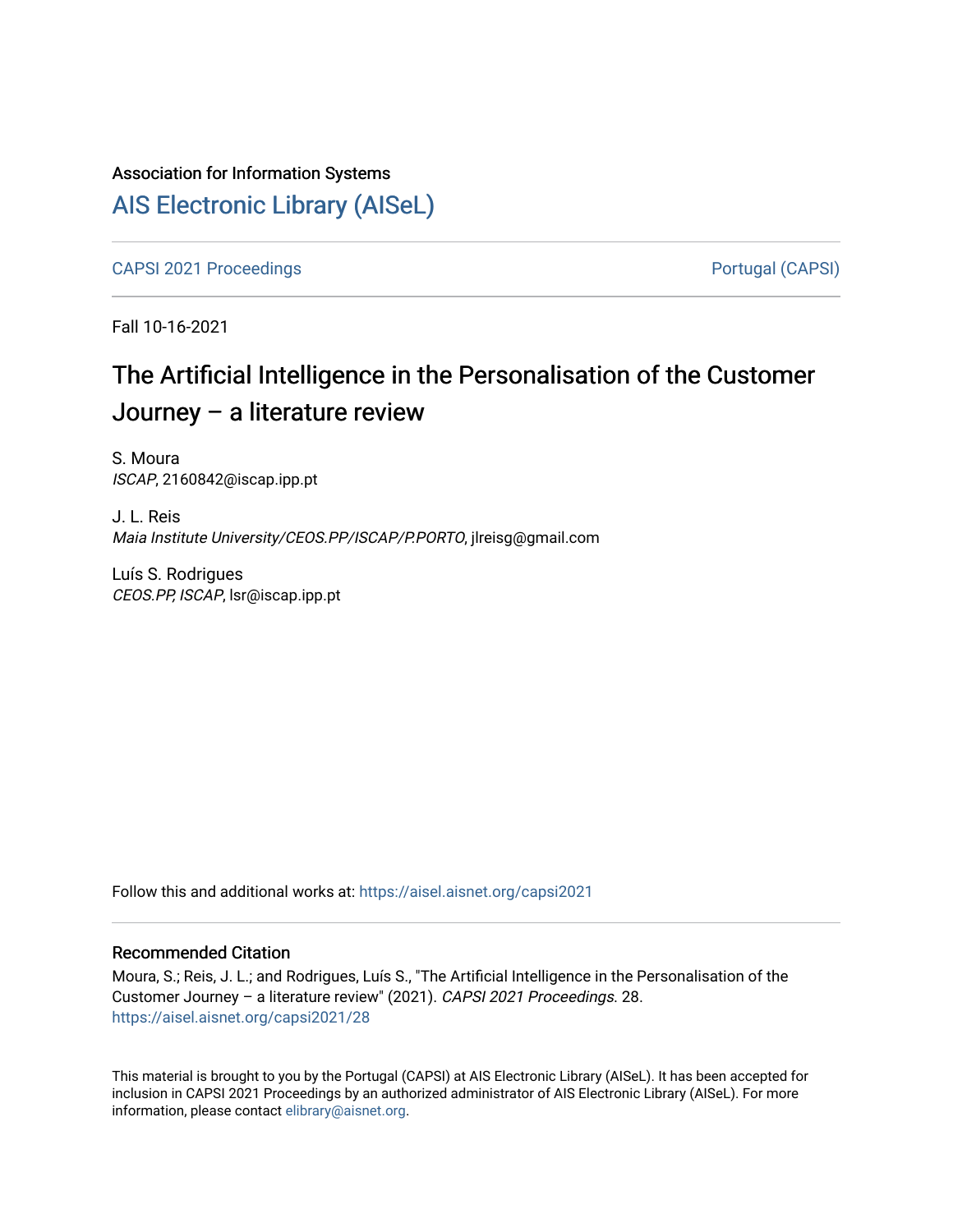# **The Artificial Intelligence in the Personalisation of the Customer Journey – a literature review**

Moura, S., ISCAP, Portugal, 2160842@iscap.ipp.pt

Reis J. L., University of Maia - ISMAI, LIACC/University of Porto, CEOS.PP/ISCAP/P.PORTO, Portugal, jlreisg@gmail.com

Rodrigues, L.S., CEOS.PP/ISCAP/P.PORTO, Portugal, LSR@iscap.ipp.pt

# **Abstract**

Customer satisfaction is one of the key elements for companies to achieve greater brand awareness and better market competitiveness. In websites and e-commerce, one of the most important ways to ensure visitor satisfaction is developing and optimising Customer Experience and Customer Journey, the experiences and interactions of consumers and the path they take through the points of contact with the website and ecommerce, in a personalised way. This paper reviews the literature to understand how Artificial Intelligence can improve the personalisation of services and content and enhance customer satisfaction and support during the Customer Journey. This work also presents the applications and tools of Artificial Intelligence implemented in the purchase process, such as recommendation systems, sentiment analysis, emotion recognition, virtual assistant, and chatbots.

**Keywords:** Artificial Intelligence, Customer Journey, Customer Experience, Personalisation.

# **1. INTRODUCTION**

With technological innovation and the increasing expectations created, Artificial Intelligence (AI) has become a key element in customers' interactions with organisations. A 2020 study by Capgemini Research Institute found that 54% of customers use AI in interactions with companies; in 2017, they used only 21% (Thieullent et al., 2020). Customers have expectations about service quality, so companies develop their digital strategies and IT systems to improve service delivery. With the increase of online shopping, e-commerce websites need to respond to many users. Organisations have to manipulate and use a large amount of data, implying investments in technologies that ensure better data management.

The use of AI, applied to the Customer Journey (CJ), improves its operation through a personalised experience developed according to the needs, characteristics, and actions adapted to customer profiles. The development of CJ proves to be essential for companies, given that 76% of consumers expect constant interactions during their journey in online shops. In addition, 52% of customers expect a personalised offer, and 66% expect organisations to understand their needs and demands (SFR, 2020).

Based on a literature review, this paper presents CJ and Customer Experience (CX) concepts and their importance and relationship, analyses how AI can be used in CJ and explores its applications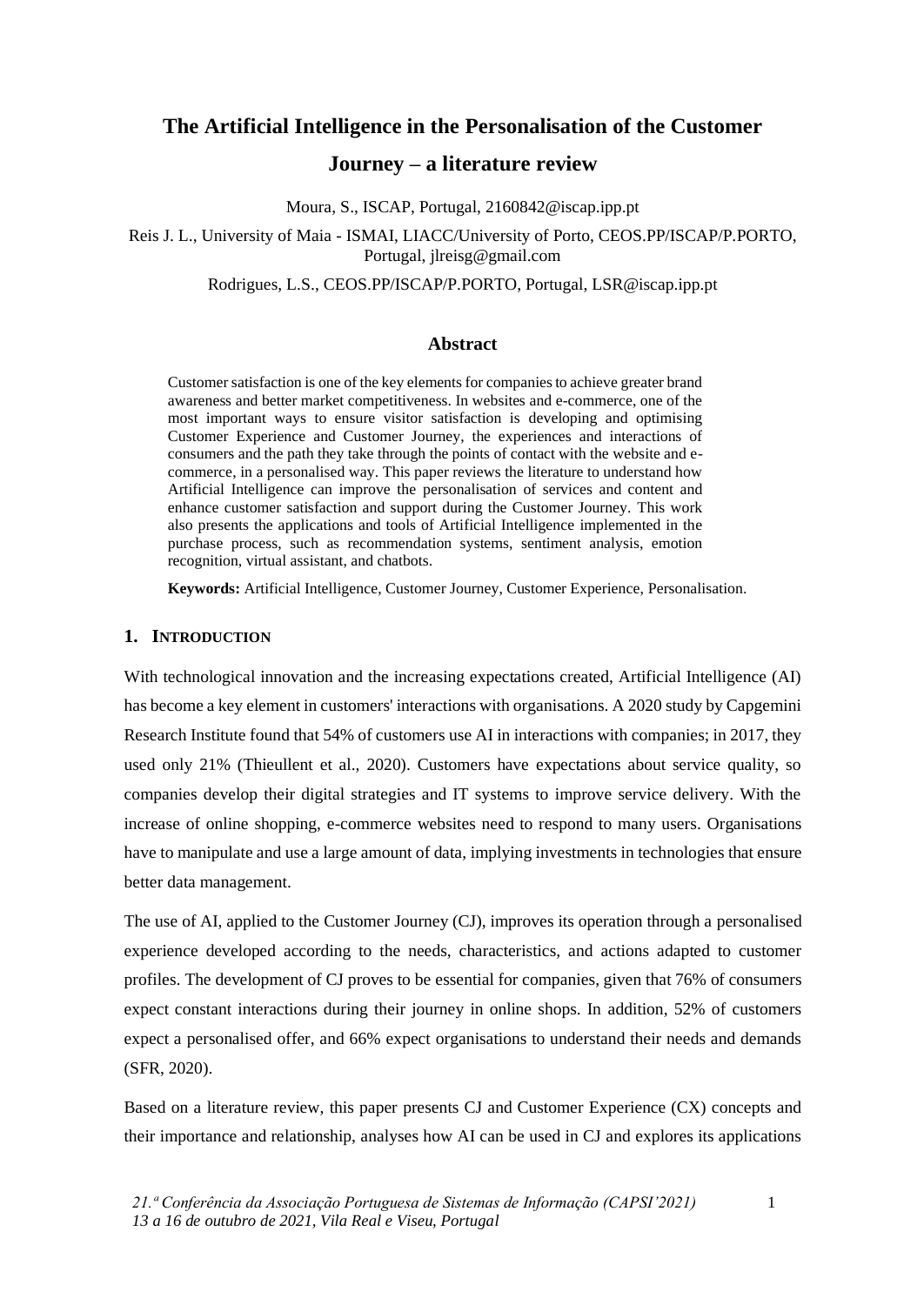and benefits. The second part of the paper addresses AI and how it can be used in e-commerce and CJ. Finally, the article evaluates how AI influences and improves personalisation with the tools like recommendation systems, sentiment analysis, emotion recognition, virtual assistant, and chatbots.

#### **2. METHODOLOGICAL APPROACH**

This study intends to understand how companies can use AI in e-commerce, namely, optimising the CJ and CX, personalising services and content, and valuable AI tools. Thus, the paper aims to answer how artificial intelligence can improve the CJ.

A literature review was conducted in this study, which comprised three steps (Webster & Watson, 2002). In the first step of the research, platforms and databases of academic documents, such as B-ON, Google Scholar, and Scopus, were used to identify valuable papers and research sources. To achieve an initial but comprehensive knowledge about the subject, the first keywords used in the search were "Artificial Intelligence", "Customer Journey", and "Customer Experience", either alone or in combination (i.e., "Customer Journey" + "Artificial Intelligence"). As the work evolved, other keywords like "Personalisation", "Recommendation Systems", "Sentiment analysis", "Emotion Recognition", "Virtual Assistant", and "Chatbots" were used either alone or in combination with the first keywords (i.e., Customer Journey + Personalisation). In order to extract a more significant number of academic papers and reports, the search was carried out in Portuguese and English, with the translation of the identified keywords. In addition, advanced search filters were used to select documents with publication dates after 2010 and sources available with full text. However, in the following steps, we identified documents published before 2010 relevant to the current research. All the identified and selected documents were analysed based on titles, abstracts, keywords, and concepts, to guarantee their relevance for this literature review

In the second step, a review of the bibliographic references of the selected documents was carried out to understand whether the original references should be used. Finally, in the third stage, with the support of academic content platforms, documents citing the key papers recognised in the previous phases were identified and assessed, thus determining which documents should be included in the literature review. At the end of the search process, 31 documents considered relevant to the research were selected for analysis. Table 1 identifies for each document selected the author and the concepts covered.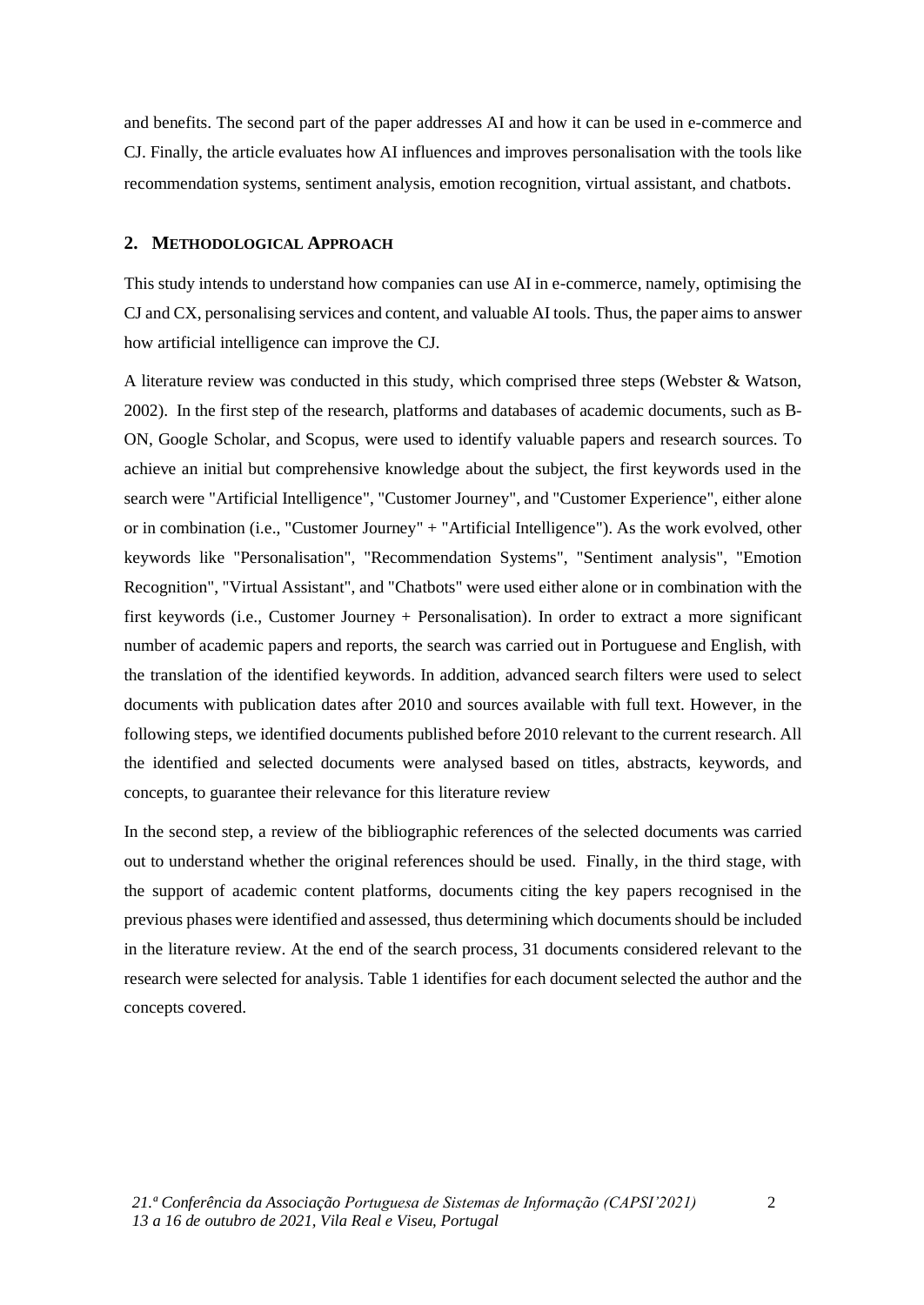|                                 | Concepts               |                                |   |                                      |                                  |          |                               |         |   |
|---------------------------------|------------------------|--------------------------------|---|--------------------------------------|----------------------------------|----------|-------------------------------|---------|---|
| Authors                         | Customer<br>Experience | Customer Artificial<br>journey |   | Intelligence Personalization Systems | Recommendation Sentiment Emotion | analysis | recognition Assistant Chatbot | Virtual |   |
| Ameen et al. (2021)             | X                      |                                | X |                                      |                                  |          |                               |         |   |
| Andalibi & Buss (2020)          |                        |                                |   |                                      |                                  |          | X                             |         |   |
| Batra (2019)                    | X                      | X                              | X |                                      |                                  |          |                               |         |   |
| Bauer & Nanopoulos<br>(2014)    |                        |                                |   |                                      | x                                |          |                               |         |   |
| Bleier et al. (2019)            | X                      |                                |   |                                      |                                  |          |                               |         |   |
| Bonneau et al. (2018)           |                        |                                |   |                                      |                                  |          |                               | X       |   |
| Brill et al. (2019)             |                        |                                |   |                                      |                                  |          |                               | X       |   |
| Chaffey et al. (2018)           |                        |                                |   | x                                    |                                  |          |                               |         |   |
| CXPA(2018)                      | X                      |                                | X |                                      |                                  |          |                               |         |   |
| Daqar & Smoudy (2019)           | $\mathsf{x}$           |                                | X |                                      |                                  |          |                               |         |   |
| Even $(2019)$                   |                        | X                              | X |                                      |                                  |          |                               |         |   |
| Garcia (2018)                   | x                      |                                |   |                                      |                                  |          |                               | X       |   |
| Homburg et al. (2017)           | X                      |                                |   |                                      |                                  |          |                               |         |   |
| Huang & Rust (2021)             | X                      |                                | X | x                                    |                                  |          |                               |         |   |
| Kaplan & Haenlein (2019)        |                        |                                | X |                                      |                                  |          |                               |         |   |
| Lemon & Verhoef $(2016)$        | X                      | X                              |   |                                      |                                  |          |                               |         |   |
| Matias (2020)                   |                        |                                | X |                                      |                                  |          |                               |         | X |
| Meyer & Schwager (2007)         | x                      |                                |   |                                      |                                  |          |                               |         |   |
| Norton & Pine II (2013)         |                        | X                              |   |                                      |                                  |          |                               |         |   |
| Puntoni et al. (2020)           | X                      |                                | X |                                      |                                  |          |                               |         |   |
| Quintino (2019)                 | $\mathsf{x}$           |                                | x |                                      |                                  |          |                               |         | x |
| Reshmi & Balakrishnan<br>(2016) |                        |                                |   |                                      |                                  |          |                               |         | X |
| Rodrigues (2017)                |                        | X                              |   |                                      |                                  |          |                               |         |   |
| Rosenbaum et al. (2017)         |                        | X                              |   |                                      |                                  |          |                               |         |   |
| SalesForce Research<br>(2020)   | X                      |                                |   |                                      |                                  |          |                               |         |   |
| Schmitt et al. (2015)           | X                      |                                |   |                                      |                                  |          |                               |         |   |
| Schwartz & Baird (2018)         | X                      |                                | X |                                      |                                  |          |                               |         |   |
| Sujata et al. (2019)            | X                      |                                | X | x                                    | x                                | X        | x                             | X       | x |
| Thiel (2018)                    | x                      |                                | X |                                      |                                  |          |                               | x       | x |
| Thieullent et al. (2020)        | x                      |                                | X |                                      |                                  |          |                               |         |   |
| Wereda & Grzybowska<br>(2016)   | X                      |                                |   |                                      |                                  |          |                               |         |   |
| Wilma (2019)                    | X                      | X                              | X | x                                    | x                                |          |                               |         | X |

Table 1 – Table of authors and concepts

# **3. CUSTOMER EXPERIENCE**

The CX results from the relationships between customers and the company, being that any exchange of goods and services gives rise to an experience perceived by the consumer (Schmitt et al., 2015). Meyer and Schwager (2007) define CX as all the elements and aspects associated with selling to the customer, such as product quality, ease of use, trust, advertising, and many others. The authors also mention that CX is the consumer's subjective response to any contact with an organisation. In other words, this concept corresponds to the progress and evaluation of an individual's sensory, affective, cognitive, relational, and behavioural reactions during pre-purchase, purchase and post-purchase from a company (Meyer & Schwager, 2007; Homburg et al., 2017).

Having a good and efficient CX is fundamental for an organisation to achieve differentiation and competitiveness in the market. Good consumer experience management may result in greater brand

3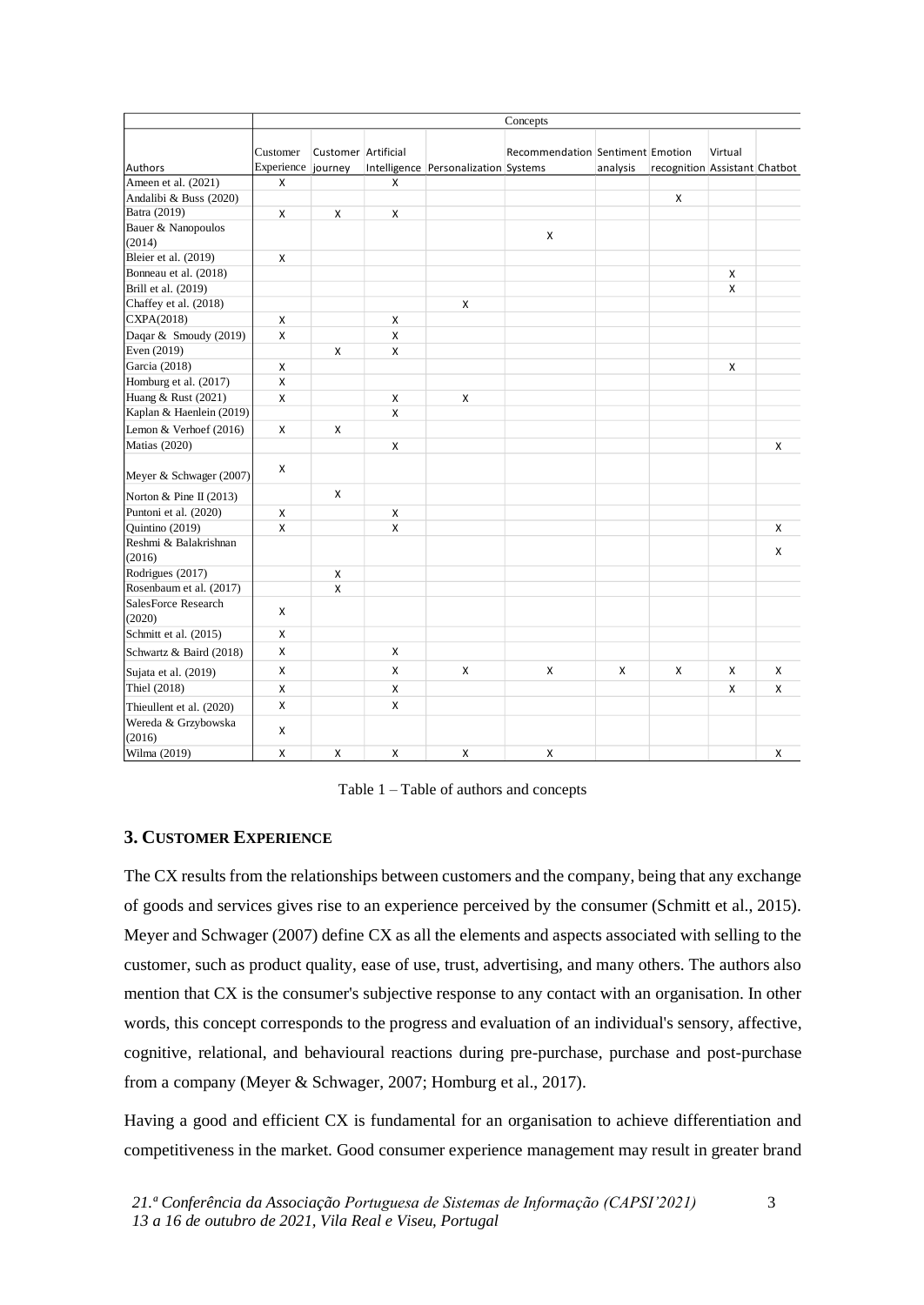recognition and image, increased sales and revenue, increased customer loyalty and satisfaction, decreased costs, and better management of available resources (Wereda & Grzybowska, 2016).

With technological development and sales growth by electronic means (e-commerce), customers expect high-quality online service. Thus, it is essential to understand the CX specifications on websites and online shops. Bleier et al. (2019) refer that digital CX comprises all subjective and multidimensional responses in product/service presentation and website navigation, which includes various touchpoints and channels (website, chatbot, apps, social media, among others) (Bleier et al., 2019). This relationship and experience with the consumer results in the Customer Journey (CJ) (Wilma, 2019).

#### **3. CUSTOMER JOURNEY**

The CJ consists of the series of activities and actions that the customer performs during the process of information gathering, purchase and interaction with the company (Norton & Pine II, 2013).

According to Lemon & Verhoef (2016), the CJ depends on the temporal and behavioural dimensions. It starts with the consumer's previous experiences, which include previous purchases and external factors, that will influence the CX, i.e., pre-purchase, purchase, and post-purchase. The pre-purchase stage includes all interactions with the brand before the sale, e.g., recognition, research, and consideration. The purchase inserts all relationships and interactivity with the brand during the purchase event and its environment: the behaviours of choosing, ordering, and paying. The postpurchase stage consists of the use and consumption of the good or service, engagement after purchase and the support services. Finally, there are the future customer experiences (Lemon and Verhoef, 2016). The CJ and the CX represent different concepts; however, they work together and overlap, as shown in Figure 1. While the CJ consists of the path that customers make through the contact points, the CX is the experience the consumer perceives along with the CJ (Lemon  $\&$ Verhoef, 2016).



Figure 1 – Customer Journey and Experience – adapted from Lemon & Verhoef (2016)

*21.ª Conferência da Associação Portuguesa de Sistemas de Informação (CAPSI'2021) 13 a 16 de outubro de 2021, Vila Real e Viseu, Portugal*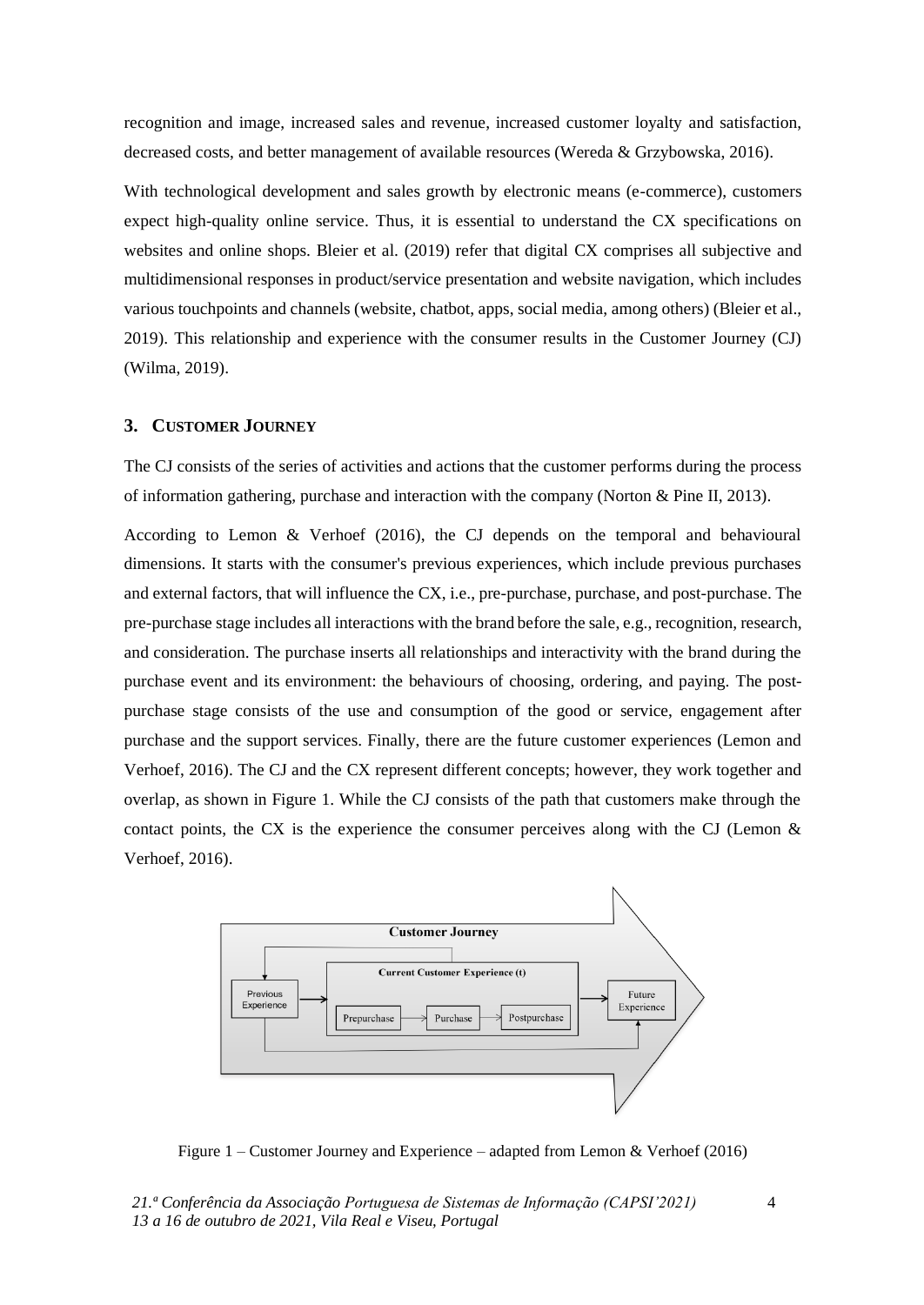It is essential to draw up a map or a representation that makes it possible to visualise the process and the consumer's path to achieve the brand's goal, for example, selling a product online or observing content on the website. The customer journey map helps professionals understand and identify customers' motivations and needs, the main events and points of contact, the areas of friction, and how the user interacts with the website. As a result, it is possible to structure touchpoints as the goal of creating the most suitable process for the target audience and evaluate how this is achieved (Rosenbaum et al., 2017), delivering value to customers in a consistent, relevant way, at the right time and in the right place (Mckinsey, 2016).

#### **4. ARTIFICIAL INTELLIGENCE**

According to Kaplan & Haenlein (2019), AI refers to the ability of a system to simulate human reasoning. They define it as the ability to interpret data, learn from it, and use this knowledge to achieve intended goals through flexible adaptation.

AI has several applications and functionalities, and the concept encompasses several branches associated with this area of knowledge. According to Huang & Rust (2021), AI tools can mimic human skills, such as performing physical and mechanical tasks, thinking, and feeling.

AI presents several capabilities, such as data evaluation and detection, inferring and drawing conclusions, reasoning, predicting, and finally acting, i.e., decision-making and problem-solving (CXPA, 2018). An AI-based system uses information obtained from the Internet of Things or other Big Data sources to identify rules and patterns, using Machine Learning (ML) tools. ML consists of methods that allow computers to learn without being explicitly programmed, which is a central and essential tool in AI (Kaplan & Haenlein, 2019). However, a computer using AI can have other functionalities such as language processing, knowledge representation, automated reasoning, computer vision and robotics to manipulate and move objects (Batra, 2019).

The online commerce of goods and services could benefit from AI implementation, namely, collecting and processing data and interpretations about consumer decisions to improve the experience on the website and the purchase process (Huang & Rust, 2021).

#### **5. ARTIFICIAL INTELLIGENCE IN CUSTOMER JOURNEY**

According to an IBM study (Schwartz & Baird, 2018), AI powers the CX of organisations in 3 major categories: customer insight, customer interaction and automation. Firstly, it allows gaining insight into customer needs, identifying the most advantageous channels to attract them, assisting target audience segmentation and strategies. It also improves interaction with consumers with the development of experiences and quality of services. Moreover, the automation of tasks and processes ensures the company's efficiency and effectiveness and saves time and resources.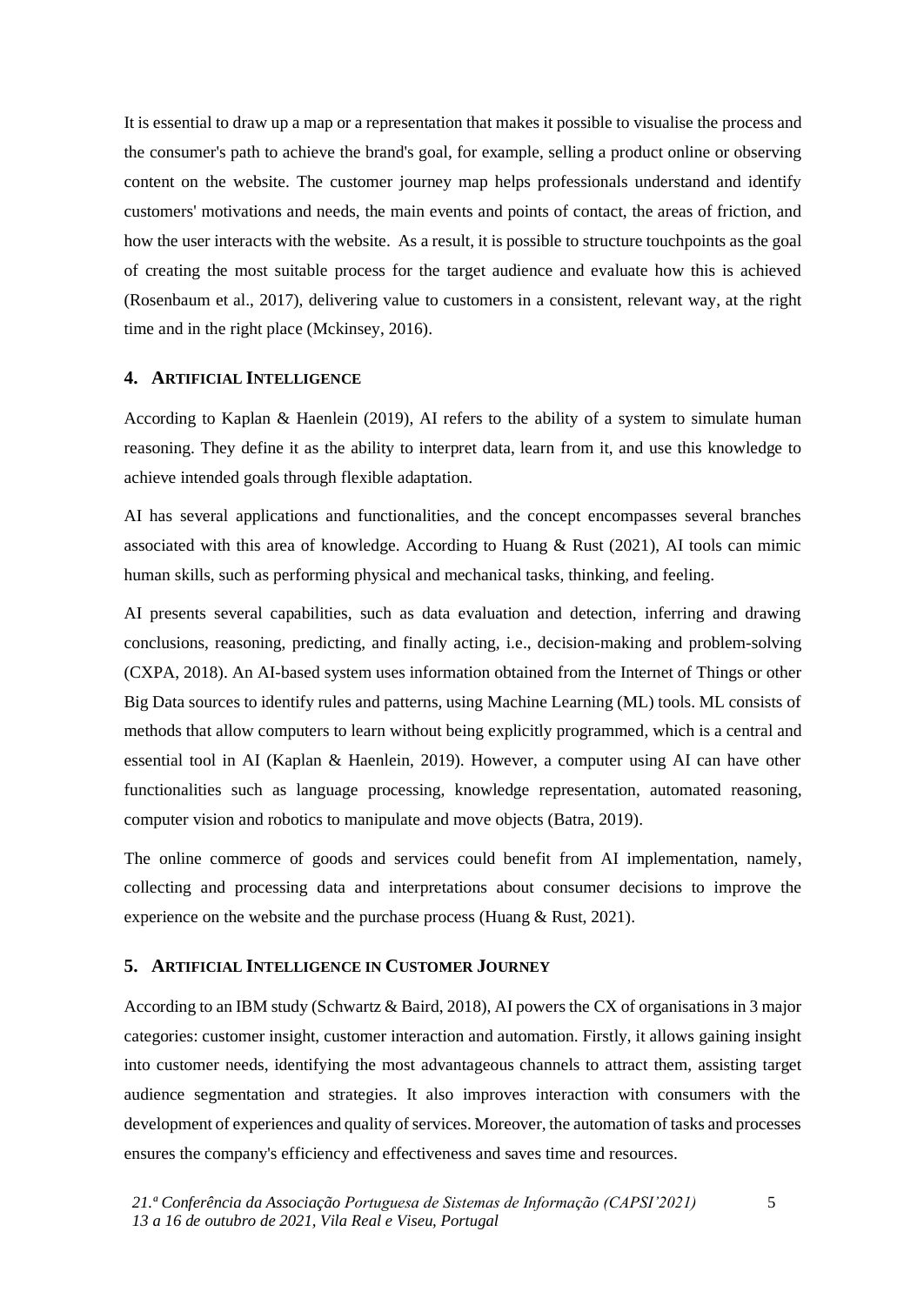AI also brings several advantages during CJ. In the begging phase of the CJ, that is, previous experiences and pre-purchase, AI can be used to: identify preferences and interests of consumers with predictive analytics, facilitating the personalised recommendation of products and services; monitor activities on the website, making it possible to direct the customer to websites enjoyable and profitable; target campaigns based on the data collected; provide more information about the products, enabling their comparison and a more informed purchase (CXPA, 2018).

In the purchase stage, AI technology enables the recommendation of similar items with the data and algorithms of consumption patterns, encouraging cross-selling and upselling. Furthermore, it assists customers in the buying process with intelligent virtual assistants that can answer their questions in advance and track the purchase progress and satisfaction of purchase (CXPA, 2018).

Finally, in the post-purchase phase, AI facilitates customer support and feedback by studying the behaviour of customers and their signs of dissatisfaction and enable bilateral conversations with website users to make appropriate decisions and strengthen customer support, resulting in the customer retention purchase (CXPA, 2018).

#### **6. ARTIFICIAL INTELLIGENCE AND PERSONALISATION**

It is crucial to understand the personalisation concept and its involvement with CJ/CX when talking about AI.

Personalisation is the recommendation of content, products, or offers to customers based on their actions and characteristics. Personalisation tools use consumers' data to provide them with valuable experiences that improve engagement, loyalty, conversion, and sales (Chaffey et al., 2018).

According to Even (2019), through behavioural analysis of customers using AI throughout the CJ, a list of 'likes' and 'dislikes' can be collected that help the company optimise its delivery of value on the web, which in turn, improving CX and increasing sales and revenue. Even (2019) mentions the importance of predictive analytics tools associated with Machine Learning, which allow creating a behavioural model before the purchase, vital for building tools like recommendation systems (Even, 2019).

# **7. ARTIFICIAL INTELLIGENCE TOOLS**

# **7.1. Recommendation Systems**

Recommendation systems, or Machine Learning filters, provide personalised recommendations for a specific customer with individual needs, based on an algorithm that can predict and learn for itself using data mining. This data is generated from users' past practices, as well as the behaviours of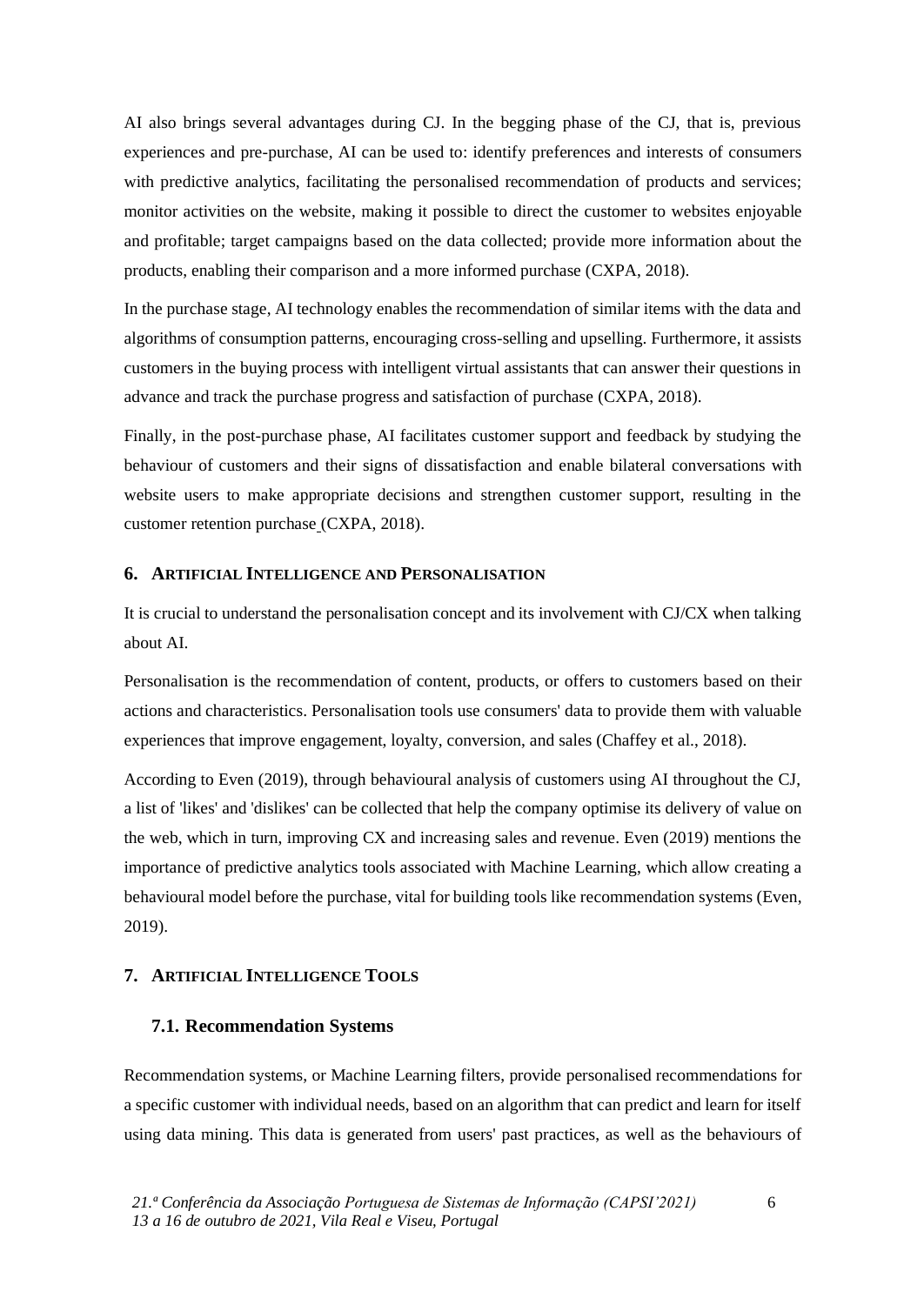similar consumers. Recommendations include similar products, complementary products, advertisements, news, links, among others (Bauer & Nanopoulos, 2014).

Recommendation systems save customers time and effort by skipping steps in the research and formulation phase, with product recommendations based on previous purchases. When evaluating alternatives, this system shows the user similar or complementary products, simplifying the process and, in the end, with the data collected during the CJ, will help the customer with future recommendations (Wilma, 2019).

#### **7.2. Sentiment analysis**

Sentiment analysis is the process of comprehending people's opinions and attitudes about a specific item or idea, such as products, services, or issues. It detects various aspects from a statement, such as popularity, i.e., if the individual is indicating a positive or negative viewpoint, what subject is being discussed, and the opinion of the person, using Natural language Processing (NLP). When the system is exposed to more data, it trains itself, improving the accuracy of the analysis. This process becomes a valuable technique for obtaining reliable information about customers' needs and, consequently, facilitating the personalisation of experiences (Sujata et al., 2019).

#### **7.3. Emotion recognition**

Emotion Recognition refers to the system that examines facial expressions of individuals to provide information about their mental and psychological state. This technology can be applied in photo and video format and often uses AI technologies (Andalibi & Buss, 2020).

This tool has a broad range of uses, from education to public safety, but it also has great importance in the CJ. It can analyse emotions to provide personalised services and recommendations and predict the customer reaction to the content exposed. Furthermore, it can facilitate customer service with their behaviour analysis during the CJ, detecting good and bad emotions (Andalibi & Buss, 2020).

#### **7.4. Virtual Assistant**

Virtual assistant consists of a software program integrated with AI that can execute different tasks and commands, answer questions, and make recommendations by interacting with the user (Bonneau et al., 2018; Brill et al., 2019; Thiel, 2018).

The key aspect of the virtual assistants is that the user is making the commands using a natural language like a normal conversation between humans, and the system can operate by voice interface, for example, Apple's Siri or by a text interface like Google Assistant (Bonneau et al., 2018).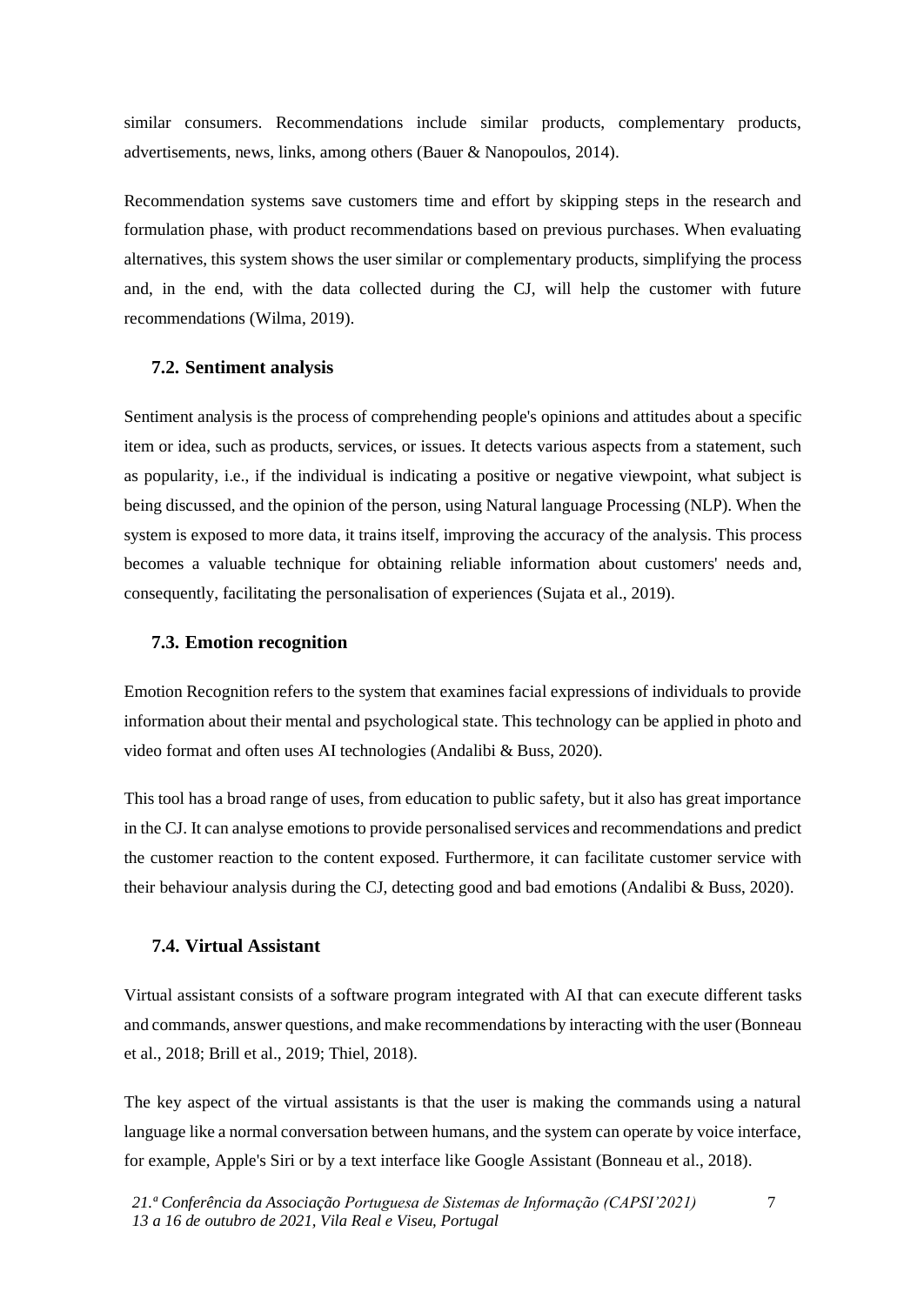The use of virtual assistants results in a personalised customer experience with relevant and useful interaction and improved customer service by problem-solving and assisting in its needs (Garcia, 2018).

#### **7.5 Chatbot**

A chatbot is software that enables a dialogue between an individual and a machine, simulating a real human conversation (Reshmi & Balakrishnan, 2016). It is important to mention that, in the context of this paper, only chatbots that implement AI technologies were addressed and are not including pre-programmed chatbots with answers.

Chatbots prove to be advantageous for businesses as they respond quickly to customers efficiently and conveniently, increase customer satisfaction, and improve the experience of consuming on the website. Moreover, chatbots' systems can learn from user feedback (Reshmi & Balakrishnan, 2016). In the pre-purchase stage, the chatbot helps the user find what they want, assists in searching for information and facilitates the comparison of goods or services. At the time of purchase, this tool can answer questions about payment or delivery. Finally, in the post-purchase stage, this tool helps the customer by answering questions about returns or the product (Wilma, 2019).

#### **8. CONCLUSION**

The literature review presented in this paper shows the effects and importance of AI in the CJ, based on the consolidation of existing sources of other authors. Initially, the article addressed the concepts of CJ and CX, explaining their definitions and their importance. Then, it presented the concepts associated with AI, how it can bring advantages to companies that use CJ to improve CX, and how AI can facilitate personalisation. This paper ends with a presentation of some of the most used IA tools that can be implemented in the CJ.

AI tools allow creating a more optimised and interactive website experience for consumers to meet their needs and expectations better. AI promotes a better quality of service and performance and greater satisfaction and engagement with customers, leading to increased customer loyalty, market competitiveness, and increased sales and revenue. In addition, the study provided insights that AI encourages personalisation and facilitates customer support using recommendation systems, sentiment analysis, emotion recognition, virtual assistant and chatbots.

This study analysed four of the main AI tools available; however, it will be beneficial to explore other emerging tools and how they can be implemented in the CJ in future research. Furthermore, this study lacks empirical evidence so that a study could be made to support this paper.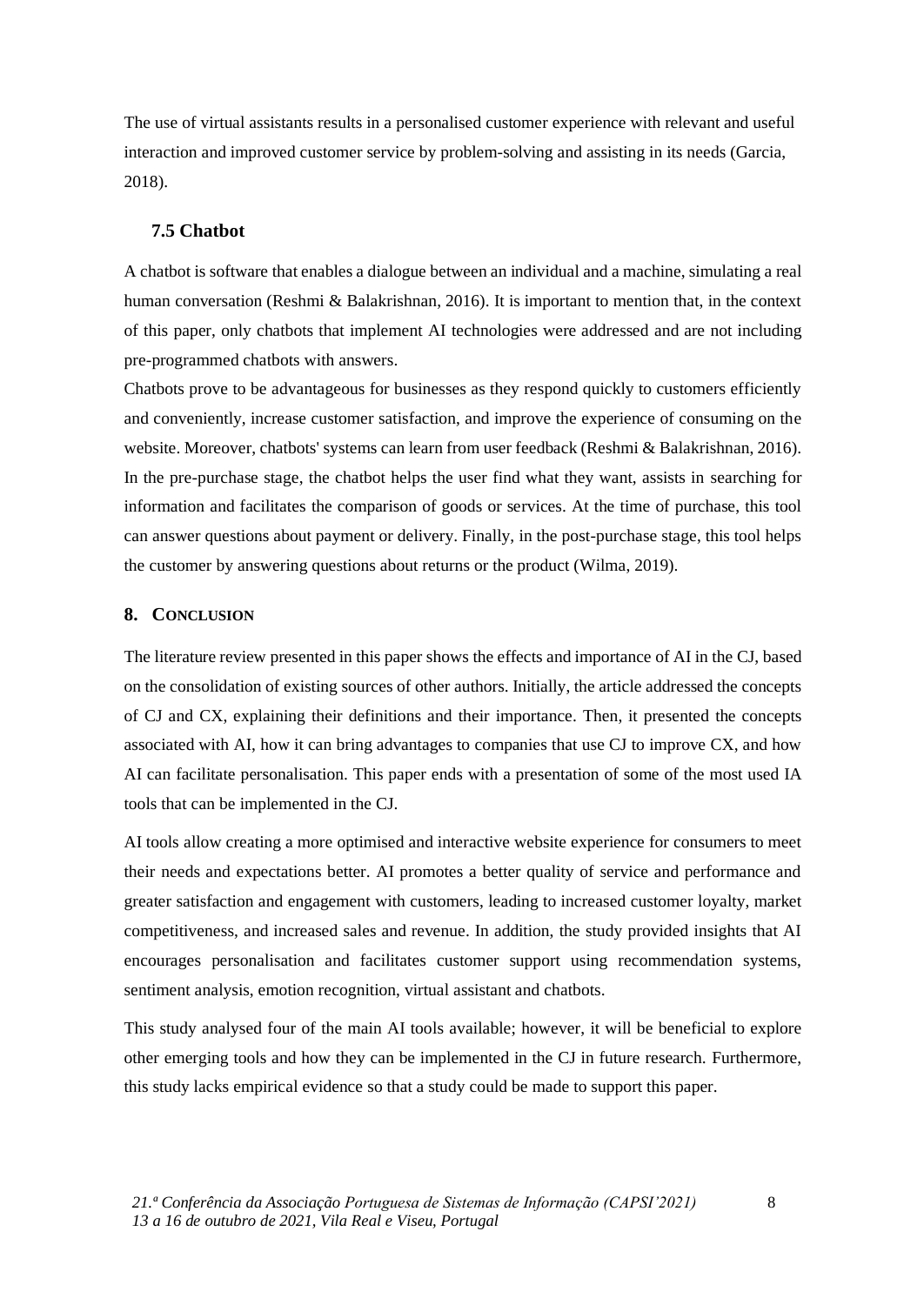#### **ACKNOWLEDGEMENTS**

The authors of this research work, in the scope of the master's degree in Electronic Business at ISCAP.IPP, are grateful for the contribution of LIACC - Laboratory of Artificial Intelligence and Informatics of the University of Porto.

#### **REFERENCES**

- Artificial Intelligence (AI) An Introduction: What Every Customer Experience Professional Should Know. (2018). Customer Experience Professionals Association.
- Ameen, N., Tarhini, A., Reppel, A., & Anand, A. (2021). Customer experiences in the age of artificial intelligence. Computers in Human Behavior, 114, 106548. https://doi.org/10.1016/j.chb.2020.106548.
- Andalibi, N., & Buss, J. (2020). The Human in Emotion Recognition on Social Media: Attitudes, Outcomes, Risks. Proceedings of the 2020 CHI Conference on Human Factors in Computing Systems, 1–16. https://doi.org/10.1145/3313831.3376680.
- Batra, M. (2019). Strengthening Customer Experience through Artificial Intelligence: An upcoming Trend.
- Bauer, J., & Nanopoulos, A. (2014). Recommender systems based on quantitative implicit customer feedback. Decision Support Systems, 68, 77–88. https://doi.org/10.1016/j.dss.2014.09.005
- Bleier, A., Harmeling, C. M., & Palmatier, R. W. (2019). Creating Effective Online Customer Experiences. Journal of Marketing, 83(2), 98–119. https://doi.org/10.1177/0022242918809930.
- Bonneau, V., Probst, L., & Lefebvre, V. (2018). The rise of Virtual Personal Assistants.
- Brill, T. M., Munoz, L., & Miller, R. J. (2019). Siri, Alexa, and other digital assistants: A study of customer satisfaction with artificial intelligence applications. Journal of Marketing Management, 35(15–16), 1401–1436. https://doi.org/10.1080/0267257X.2019.1687571
- Chaffey, D., Story, J., Gibson, P., & Burman, J. (2018). E-commerce personalisation buyer's guide. Smart Insights. [https://www.smartinsights.com/guides/e-commerce-personalization-buyers](https://www.smartinsights.com/guides/e-commerce-personalization-buyers-guide/)[guide/](https://www.smartinsights.com/guides/e-commerce-personalization-buyers-guide/)
- CXPA, (2018), Artificial Intelligence (AI) An Introduction: What Every Customer Experience Professional Should Know, Customer Experience Professionals Association. https://www.cxpa.org/HigherLogic/System/DownloadDocumentFile.ashx?DocumentFileKey =f6cc83e5-67f9-ec07-450c-e336cf8e1a76
- Daqar, M., & Smoudy, A. (2019). The Role of Artificial Intelligence on Enhancing Customer Experience. International Review of Management and Marketing, 9, 22–31. https://doi.org/10.32479/irmm.8166
- Even, A. (2019). Analytics: Turning Data into Management Gold. Henry Stewart Publications, 330– 341.
- Garcia, M. (2018). The potential of Data-Driven Virtual Assistants to enhance Customer Experience in the Telecommunications Industry. Human Factors in Design, 7, 61–72. https://doi.org/10.5965/2316796307132018061
- Homburg, C., Jozić, D., & Kuehnl, C. (2017). Customer experience management: Toward implementing an evolving marketing concept. Journal of the Academy of Marketing Science, 45(3), 377–401. https://doi.org/10.1007/s11747-015-0460-7
- Huang, M.-H., & Rust, R. T. (2021). A strategic framework for artificial intelligence in marketing. Journal of the Academy of Marketing Science, 49(1), 30–50. https://doi.org/10.1007/s11747- 020-00749-9
- Kaplan, A., & Haenlein, M. (2019). Siri, Siri, in my hand: Who's the fairest in the land? On the interpretations, illustrations, and implications of artificial intelligence. Business Horizons, 62(1), 15–25. https://doi.org/10.1016/j.bushor.2018.08.004
- Lemon, K. N., & Verhoef, P. C. (2016). Understanding Customer Experience Throughout the Customer Journey. Journal of Marketing, 80(6), 69–96. https://doi.org/10.1509/jm.15.0420

*21.ª Conferência da Associação Portuguesa de Sistemas de Informação (CAPSI'2021) 13 a 16 de outubro de 2021, Vila Real e Viseu, Portugal*